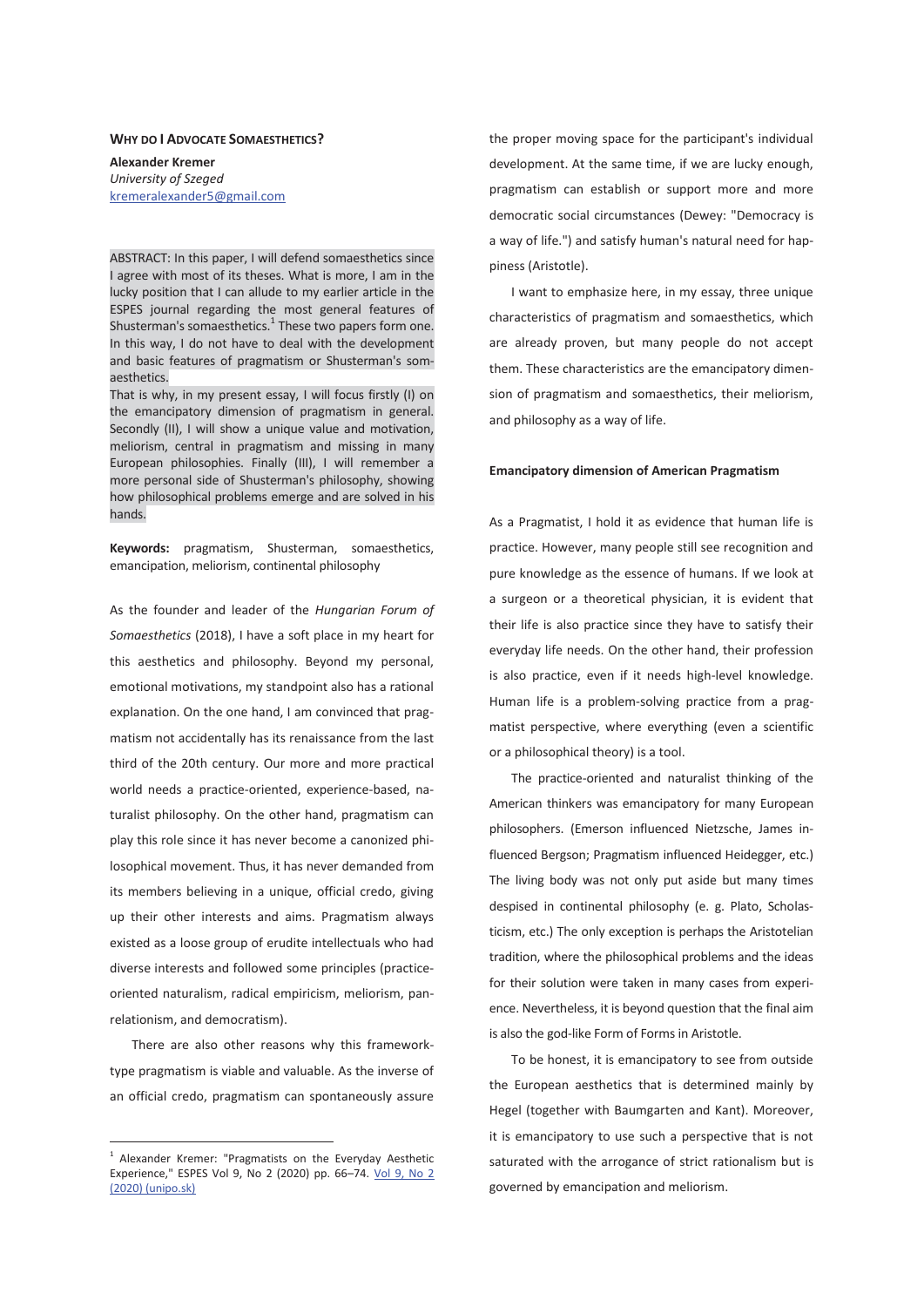As to 'emancipation,' we can say that its general meaning is to liberate somebody from some unequal situation. It follows from this that emancipation always means some equality. That is why emancipation is a particular case of meliorism. Nevertheless, as democracy means human freedom and social justice, I am persuaded that emancipation, understood as equality, also belongs to the broader topic of democracy.

What do we know about emancipation? From a historical point of view, we can speak about three different stages in the development of equality, that is emancipation. Historically the first form of equality means equality in front of the (Christian) God; other gods were not gods of all humankind, but only that of some tribe or group of people, or they did not promise equality in god's love. It was the first type of general equality at the beginning of the Common Era. Its second type is the legal and political equality of the citizens, which was created by the bourgeois revolutions, especially in the French Revolution of 1789. The third type, economic equality, is still a dream since it does not exist in the real world of any society; we can speak even today only about the pursuit of equal opportunities.

There are, however, at least three main threats to emancipation: cultural, economic, and political-military threats. Of course, these are intertwined with each other in most cases. Let us look at first the cultural dimension. It is evident that the effects of globalization destroy the cultural diversity of nations, especially the cultural heritage of the smaller countries like Hungary, Slovakia, Slovenia, etc. It is beyond question that the government and the civil institutions might slow down the procedure, but they cannot change the effect.

The economic threat is more dangerous since it represents a more significant power. It is well-known that multinational companies have much greater financial and economic power than smaller or even middle-sized countries. Plus, it is also clear (for example, from the last crisis of the world economy, which started in 2008) that the economic competition, or rather the economic battle and fight of the leading economic and financial powers

(USA, EU, Far-East, BRIC countries) is getting stronger and sharper, because the concentration of capital reaches new and new heights. (Look at the case of Hungary, which is a symbolic example. The IMF saved our country from financial collapse. Still, its financial rules and regulations created good positions first and foremost for the multinational companies and not for Hungary, in terms of promising economic development in the future.)

The enormous threat is, of course, the political, military, and terrorist threat of emancipation. Look at the Russian invasion of Ukraine's eastern part, Al Qaeda, the Islamic State, and the other terrorist attacks (see Paris, Charlie Hebdo shooting, Jan 7, 2015; Copenhagen shooting, Feb 16, 2015) terrorist groups and networks. Our world changes not only faster than earlier, but its instability also became much more prominent. All of these consequences threaten emancipation very much, and the only hope is democracy.

Pragmatism (both old and new) here can help a lot! Just because of the meliorism principle, according to which we have to improve both our individual and community life with the help of our practice in every moment. Not only the representatives of the traditional pragmatism (especially James and Dewey) but also the new pragmatists (especially Rorty and Shusterman) were and are ardent defenders and supporters of emancipation and democracy. I am also persuaded that it is much easier to get functioned the competitive than the deliberative theory of democracy. The first interpretation focuses, namely much more on the institutions, which we can change faster, and it can also help build later a deliberative democracy. $2$  We do need neither the Islamic State nor Al Qaeda; neither Putin's nor Erdogan's dictatorship, the most important thing is building and strengthening democracy!

-

<sup>2</sup> Cf. A. Kremer:"Rorty on Democracy," *Pragmatism, Religion, Democracy*. (Alexander Kremer, editor) *Pragmatism Today*, Vol. 4, Issue 2, Winter 2013. (http://www.pragmatismtoday.eu/index.php?id=2013winter2 )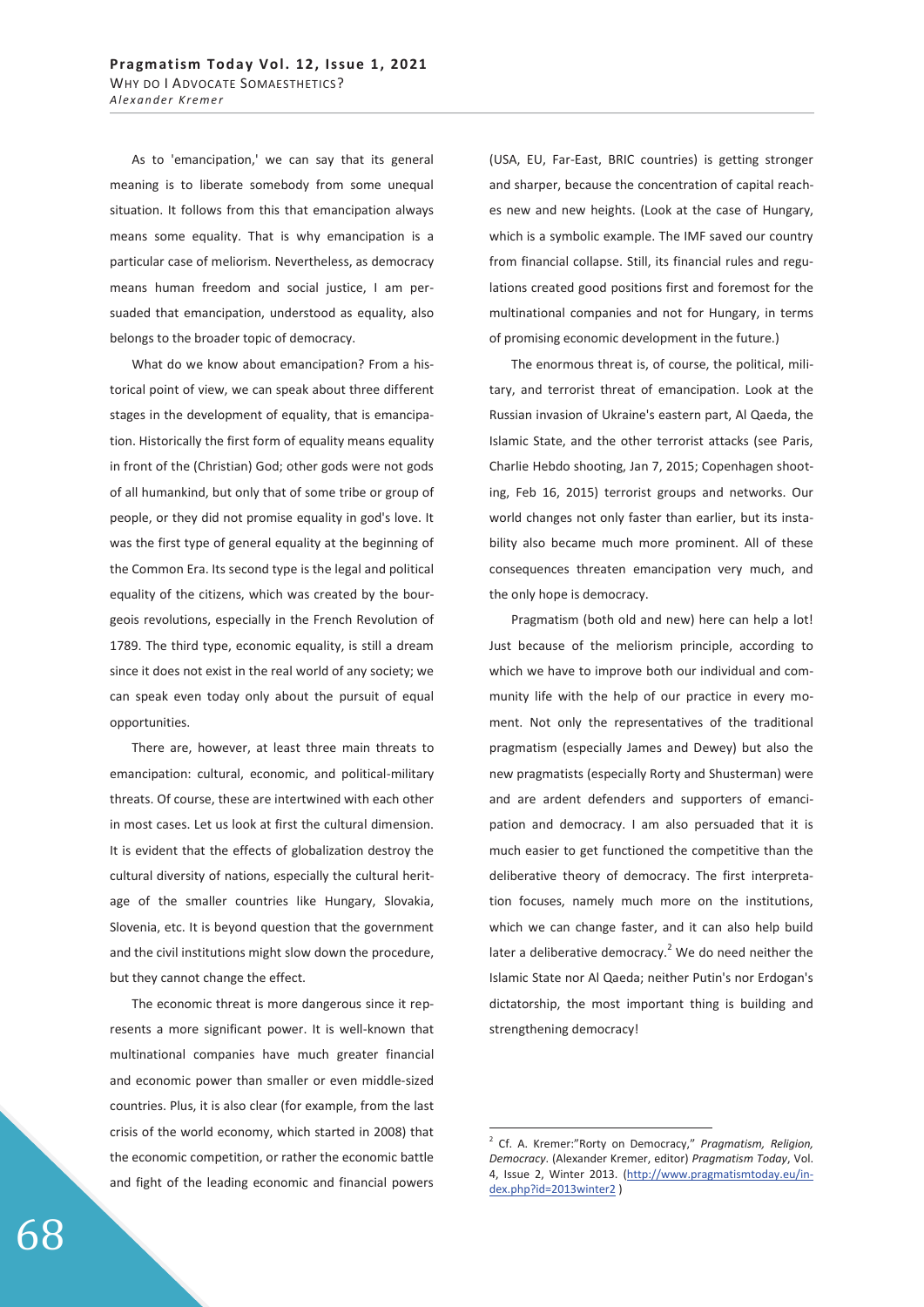### **Meliorism**

-

Although etymologically speaking, we know only that the British novelist George Eliot believed that he coined the words 'meliorist' and 'meliorism,'<sup>3</sup> it is assured that first, the American Pragmatists have chosen it as one of their basic philosophical principles. Meliorism can be interpreted both in a religious and secular sense. I am convinced that William James and Richard Shusterman are excellent examples here. Let's take the last lecture ("Pragmatism and Religion") of James' "Pragmatism: A new name for some old ways of thinking" lecture series. We can see that James introduced the melioristic approach as an alternative to both tender-minded rationalism and tough-minded empiricism:

Midway between the two, there stands what may be called the doctrine of meliorism, tho it has hitherto figured less as a doctrine than an attitude in human affairs. […] meliorism treats salvation as neither inevitable nor impossible. It treats it as a possibility, which becomes more and more of a probability the more numerous the actual conditions of salvation become. It is clear that pragmatism must incline towards meliorism. (James 1907, 285-6)<sup>4</sup>

James, being a religious pragmatist, expressed his opinion in religious terms. Contrary to James, Shusterman expresses himself in secular terms, but his commitment to this pragmatist principle is as positive as Dewey's and Rorty's case. It is proved by the fact that he listed meliorism among his basic pragmatist principles in his paper, "What Pragmatism Means to Me":

8. Meliorism. The meliorist goal of making things better is a key and distinctive pragmatist orientation. Its activist meliorist orientation aligns it in some respects with the Marxian idea that philosophy's interpreting the world is not enough since it is more important to change the world for the better. Through conceptual reform and new ideas, philosophy can make a difference by deconstructing or circumventing various obstacles and opening thought and life to new and more promising options. (Shusterman 2010, p. 64)

It is clear and very important from Shusterman's point of view that the world is malleable and that humans are essentially active since it encourages a more positive, melioristic attitude (cf. Shusterman 2010, p. 64.). He knows well that many philosophers of Europe still insist on the view that "a mature philosophy concerns itself with unchanging realities" (Shusterman 2010, p. 64). Nevertheless, it cannot be an obstacle for him to go beyond this obsolete philosophical approach:

If action is essential and the world is partly determined by our action, then it is more sensible to orient that action toward improving experience and more useful to believe that our action can in some way be effective. Positive meliorist thinking (which should be distinguished from naïve, utopian optimism) can help stimulate positive results. (Shusterman 2010, p. 64)

### **Shusterman's project and philosophical problems**

After showing the emancipatory and melioristic dimension of pragmatism and somaesthetics, I will characterize some of his somaesthetics' differences regarding other thinkers of embodiment. In the end, I will summarize some of his essential, personal motivations for creating somaesthetics.

If we glance at Shusterman's philosophical relations, we can enumerate plenty of thinkers and philosophical movements. He knows well many thinkers from the earlier mentioned Presocratic Greek philosophers, Confucius, and Dewey, through Plato, Aristotle, and many other philosophers, to Heidegger, Gadamer, Adorno, and he is well trained in the professional dimension of the 21st century, as well. (See my above-mentioned ESPES

<sup>&</sup>lt;sup>3</sup> "In 1877, British novelist George Eliot believed she had coined meliorist when she wrote, "I don't know that I ever heard anybody use the word 'meliorist' except myself." Her contemporaries credited her with coining both meliorist and meliorism, and one of her letters contains the first documented use of meliorism, but there is evidence that meliorist had been around for 40 years or so before she started using it. Whoever coined it did so by drawing on the Latin melior, meaning "better." It is likely that the English coinages were also influenced by another melior descendant, meliorate, a synonym of ameliorate ("to make better") that was introduced to English in the mid-1500s." (Meliorism | Definition of Meliorism by Merriam-Webster – June 16, 2021)

<sup>4</sup> For a deeper analysis, read Mats Bergman's article: "Minimal Meliorism: Finding a Balance between Conservative and Progressive Pragmatism" In Ulf Zackariasson (Ed.) (2015). Action, Belief, and Inquiry—Pragmatist Perspectives on Science, Society, and Religion (pp. 2–28). *Nordic Studies in Pragmatism* 3. Helsinki: Nordic Pragmatism Network.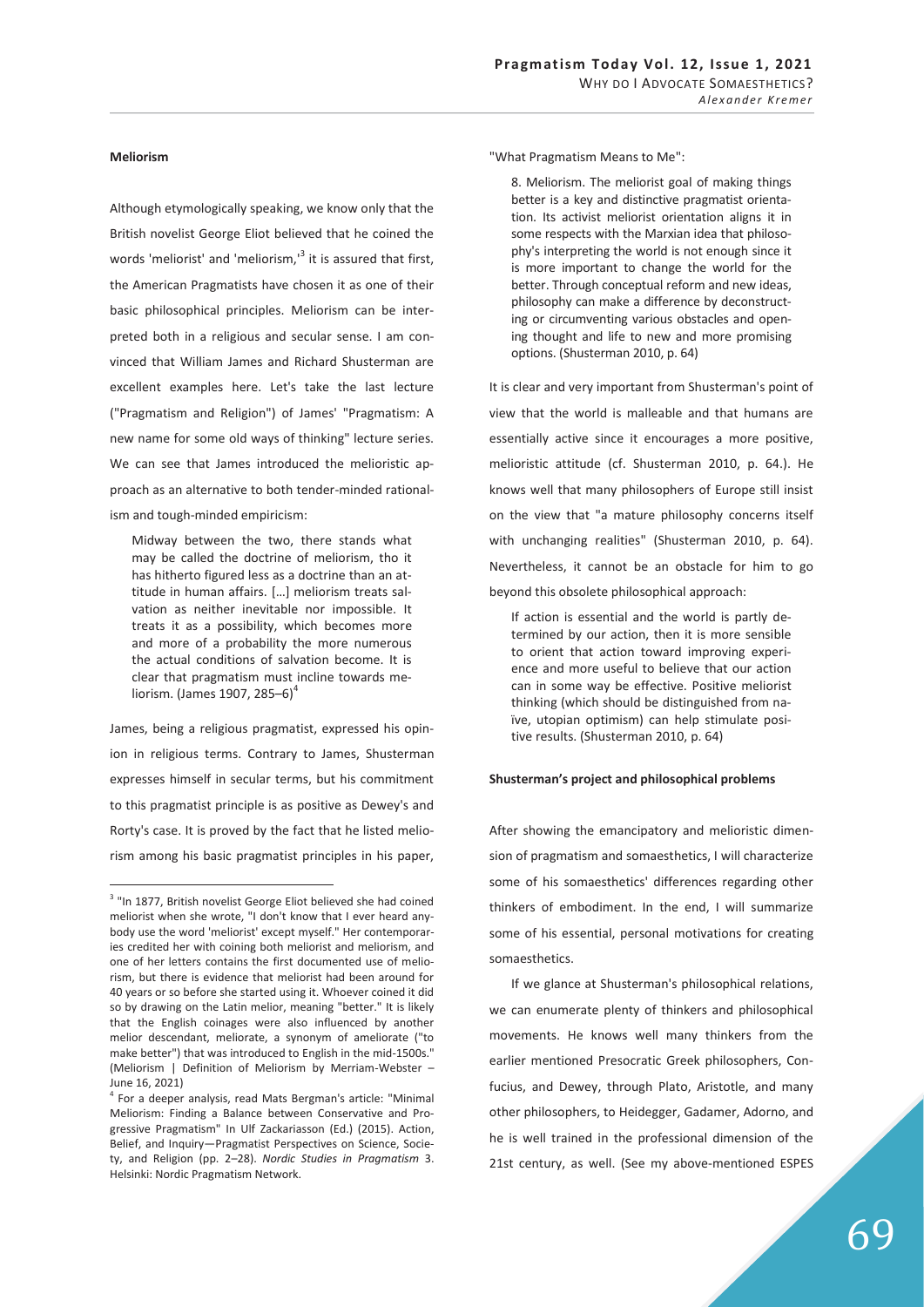article.) Of course, the most important figures he emphasizes are Montaigne, James, Foucault, Merleau-Ponty, Simon de Beauvoir, Wittgenstein, Rorty, Danto, and Bourdieu. Shusterman has evidently his opinion also about many other contemporary thinkers (Deleuze, Bataille, Habermas, Cavell, etc.). Still, he did not want to work out his views regarding every person mentioned above.

Nevertheless, we can find some detailed reflections. Speaking about Shusterman's reflections on other philosophers, we must rely on his original intention:

If somaesthetics is radical, it is only in the sense of reviving some of the deep roots of aesthetics and philosophy. Yet, new names like "somaesthetics" can have a special efficacy for reorganizing and thus reanimating old insights, as William James shrewdly recognized in defining pragmatism as "a new name for some old ways of thinking," a definition that aptly fits my sense of somaesthetics. (PA 263)

"Somaesthetics: A Disciplinary Proposal," which was published as the last chapter of the second edition of *Pragmatist Aesthetics* (2000), describes more precisely what was Shusterman's original intention in establishing the field of somaesthetics:

There is already an abundance of discourse on the body in contemporary theory. But such body talk tends to lack two important features. First, it needs a structuring overview or architectonic to integrate its very different, seemingly incommensurable, discourses into a more productively systematic field. It would be useful to have a comprehensive framework that could connect the discourse of biopolitics with the therapies of Bioenergetics and might even link analytic philosophy's ontological doctrines of psychosomatic supervenience to bodybuilding's principles of supersets. The second thing lacking in most current philosophical body talk is a clear, pragmatic orientation – something that the individual can directly translate into a discipline of improved somatic practice. Both of these deficiencies can be remedied by the proposed field of somaesthetics, a discipline of theory and practice." (PA 271)

Thus, it is evident that Shusterman's ambition was not to put forth an absolutely original topic or philosophical approach. He only wanted to give a unified theoretical framework for all research dealing with the living human body. It is the analytic somaesthetics beside the pragmatic and practical parts of somaesthetics. Nevertheless, even if he wanted only to give a framework for those activities dealing with the soma, unifying the different theoretical standpoints (Montaigne, Dewey, Foucault, Merleau-Ponty, etc.) Shusterman had to solve several contradictions and form his own unified theoretical view.

As to Foucault, for example, he wrote first about their differences in the last chapter of *Pragmatist Aesthetics*. Later, he analyzed the relationship between Foucault's philosophy and his life ("Profiles of the Philosophical Life. Dewey, Wittgenstein, Foucault," in *Practic*ing Philosophy, pp. 17–64),<sup>5</sup> and devoted a whole chapter to the differences between his and Foucault's views in *Body Consciousness* (pp. 15–48, "Somaesthetics and Care of the Self: The Case of Foucault"). I think Shusterman clearly summarized his opinion in *Body Consciousness* (2008):

Among the many reasons that made Michel Foucault a remarkable philosopher was a doubly bold initiative: to renew the ancient idea of philosophy as a special way of life and to insist on its distinctly somatic and aesthetic expression." He then "examines Foucault as an exemplary but problematic pioneer in a field [Shusterman calls] somaesthetics" because we find its "three fundamental branches, all powerfully present in Foucault" (BC, p. 15 and 23).

What can then be Foucault's problematic side? Shusterman has already summarized it in the 10th chapter of *Pragmatist Aesthetics* (2nd edition, 2000):

Foucault's avid pursuit of somaesthetics in all its three major branches is no less remarkable than Dewey's, though radically different. The analytic genealogist, who showed how "docile bodies" were systematically shaped by seemingly innocent body disciplines in order to advance certain socio-political agendas, also emerges as the pragmatic methodologist proposing alternative body practices to overcome the repressive ideologies entrenched in our docile bodies. Foremost among these alternatives were practices of consensual, gay sadomasochism, whose experiences, he argued, challenged not only the hierarchy of the head but the privileging of genital sexuality, which, in turn, privileged heterosexuality.

-

<sup>&</sup>lt;sup>5</sup> These two descriptions of Foucault's philosophy could have happened almost simultaneously since the somaesthetic chapter was published only in the 2nd edition of *Pragmatist Aesthetics* (2000), and Shusterman published *Practicing Philosophy* in 1997.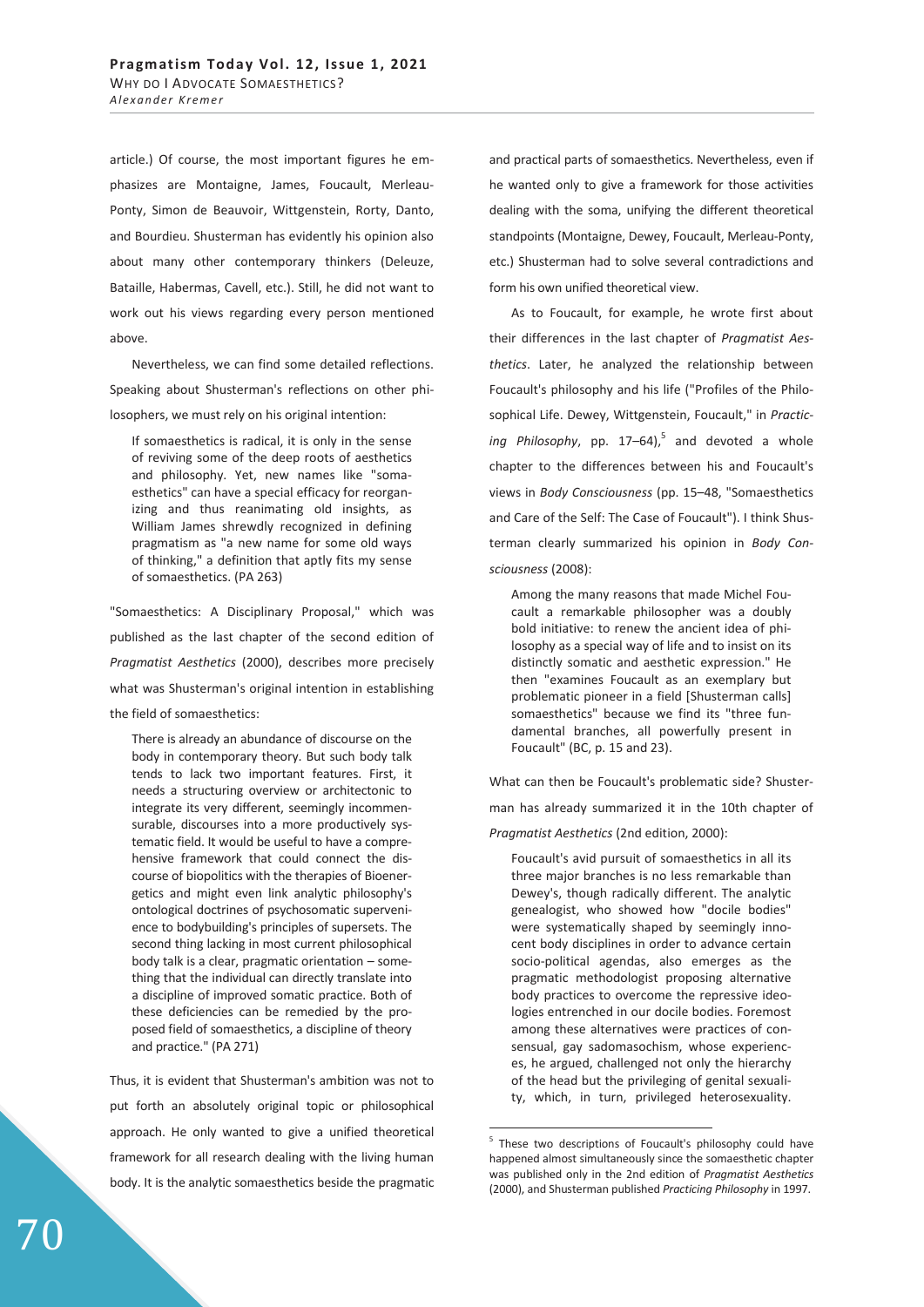Foucault also repeatedly advocated strong "drugs which can produce very intense pleasures," insisting that they "must become a part of our culture." Bravely practicing the somaesthetics he preached, Foucault tested his favored methodologies by experimenting on his own flesh and with other live bodies. In *Practicing Philosophy*, I probe the limits of Foucault's choices while affirming somaesthetic alternatives that he neglects and I prefer to practice. (PA 281)

Shusterman applied a similar method when he interpreted Dewey's and Merleau-Ponty's philosophy which are closer to his somaesthetics. However, Shusterman is not only a historian of philosophy, but he is, first of all, a philosopher.

Due to the solid metaphysical traditions, the philosopher's traditional picture is still dominant in Europe. The philosopher is the wise man who creates abstract ideas, which are incomprehensible for everyday-life people, and anchors his theory in some transcendental structure or transcendent absolute, and – of course – he knows the Final Truth. Plenty of European intellectuals do not even recognize that they are prisoners of this prejudice. They cannot even imagine that the philosopher can also take after secular scholars of the secular world, not only after the priest. A philosopher can take after an engineer or doctor who claims to know no Final Truth, saying that we can prove only particular truths with the help of our evidence-based experiential and experimental procedures.

Our life becomes more and more practical, practice and theory are getting closer and closer to each other. In such a situation, pragmatism can help us more and more. As it is well-known, aesthetics and philosophy became extremely abstract in Hegel's "Absolute Idealism." He believed e. g. that aesthetics should only deal with fine arts since the significant artworks are the world spirit's significant objectifications. Our task is to understand the world spirit as the substantial mover of the world. Nowadays, most intellectuals do not believe in this sort of Hegelian theory, and we would like to improve not only our rare moments of revelation but also our everyday life. Here, naturalist pragmatism and somaesthetics, which are radically empiricist, can help us a lot. (Accepting the existence of everyday life aesthetic experience, somaesthetics has worked out, for example, several dimensions of everyday aesthetics (somaesthetics of food and eating, that of architecture and creating photos, ars erotica, etc.))<sup>6</sup>

Somaesthetics is a framework-type theory, and Shusterman collects everything that he needs. However, what is it that he needs? Where are his most essential motivations and questions from? I am convinced that Shusterman, as a genuine pragmatist, takes these mostly from his own life. That is, he takes them from his own practice and experience. These are the decisive inspirations when he raises or solves a question. I think that he relies dominantly on his own personal experiences when he forges his most important questions, ideas, and the core of his answers. He then looks for or creates the proper theoretical forms of expression and argumentation if they cannot be found already in other thinkers. This is the main reason why his aesthetics and philosophy are never impractical nor unfeasible.

Mentioning a few examples of his thought-provoking life experiences will be enough. First, you should remember, when he fled to Israel at the age of 16, and he started there a new life. That new life included three years of military service as an officer (1973-1976). Secondly, it is worth mentioning his Zen Buddhist meditation training in 2003. Shusterman's work as a performative artist, described in his book of 2016, *The Adventures of the Man in Gold*, which is both a memoir and work of fiction, illustrated with images of him performing improvisations in a golden, skintight lycra unitard.

Although these are only examples, I am convinced that Shusterman's whole life involves the practice of looking for new paths, experiences, and solutions. I think this is the reason why he can merge the experience of his Jewish origin not only with several elements of Dewey's pragmatism but also with distinctive features of Ancient Greek philosophy's art of living, hip-hop culture,

-

<sup>6</sup> Cf. R. Shusterman, *Thinking through the Body: Essays in Somaesthetics*. New York: Cambridge University Press, 2012.